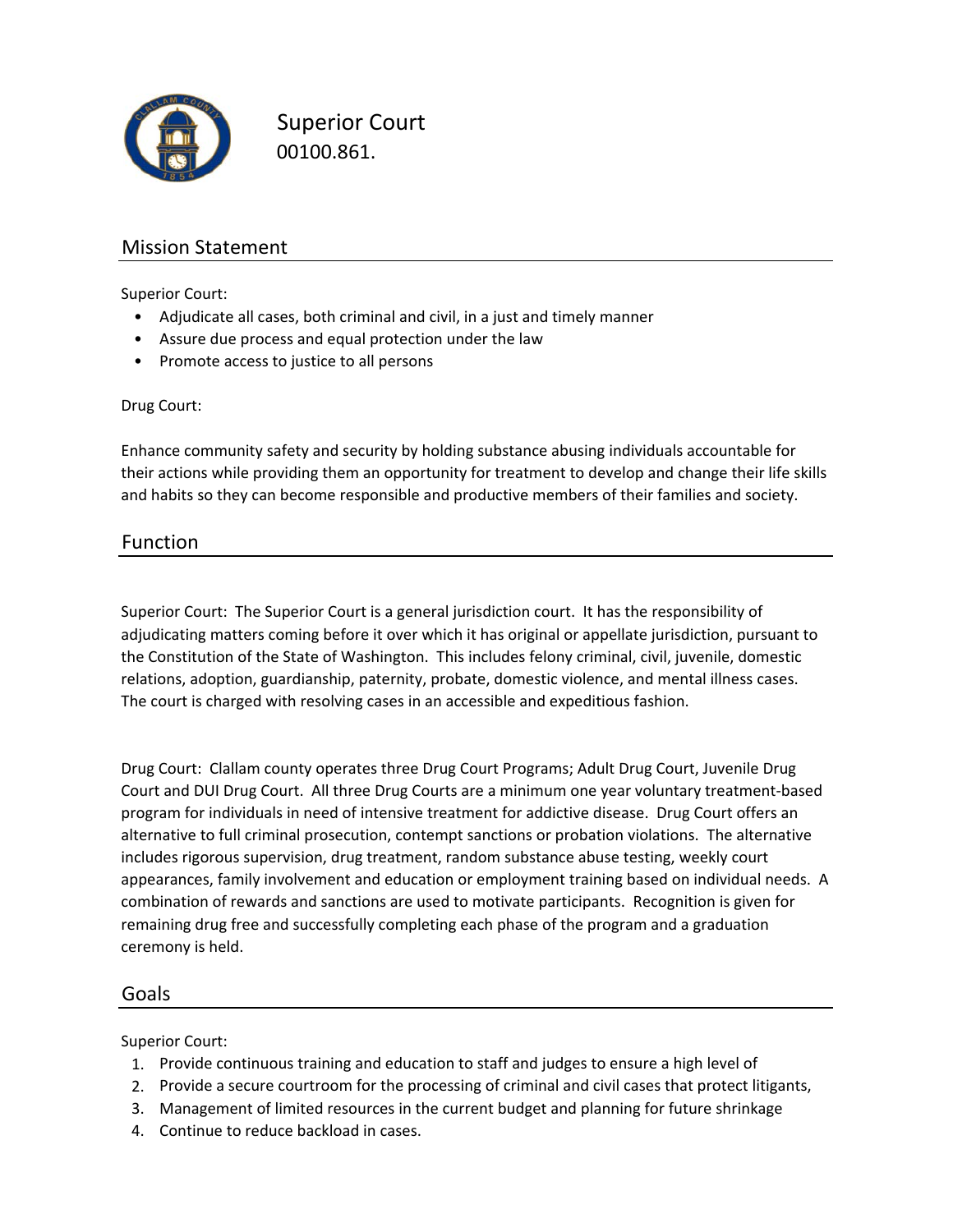Drug Court:

- 1. Provide an alternative to traditional criminal procedures for defendants committing offenses due to drug addiction.
- 2. Provide team training to enhance the effectiveness of the Drug Court Team and individual team members.
- 3. Utilize existing financial resources effectively.
- 4. Explore alternatives to State funded inpatient treatment placements for participants needing more help than is available through intensive outpatient treatment.

## Workload Indicators

|                                         | 2008 Actual | 2009 Actual  | 6/30/10 Actual          |
|-----------------------------------------|-------------|--------------|-------------------------|
| Cases Filed:                            | $\sim$      | $\sim$       | $\sim$                  |
| Criminal                                | 554         | 548          | 268                     |
| Civil                                   | 1,232       | 1,369        | 703                     |
| Domestic                                | 444         | 458          | 297                     |
| Probate/Guardianship                    | 346         | 418          | 197                     |
| Adoption/Paternity                      | 142         | 147          | 66                      |
| <b>Mental Illness</b>                   | 11          | 13           | 6                       |
| Juvenile Non-Offender                   | 622         | 543          | 324                     |
| Juvenile Offender                       | 404         | 261          | 135                     |
| <b>Total Civil/Juvenile Cases Filed</b> | 2,797       | 2,948        | 1,593                   |
| Total Criminal/Juvenile Offender Cases  | 958         | 809          | 403                     |
| Non-Trial Proceedings:                  | $\sim$      | $\sim$       | $\sim$                  |
| Civil/Juvenile                          | 6,972       | 7,590        | 4,342                   |
| Criminal/Juvenile Offender              | 13,172      | 13,121       | 6,024                   |
| <b>Total Non-Trial Proceedings</b>      | 20,144      | 20,711       | 10,366                  |
| Criminal Non-Jury Trials                | 21          | 10           | 14                      |
| <b>Criminal Jury Trials</b>             | 48          | 19           | 15                      |
| Juvenile Offender                       | 15          | 15           | 5                       |
| <b>Total Criminal Trials</b>            | 84          | 44           | 34                      |
| Juvenile Dependency                     |             |              |                         |
| Civil Non-Jury Trial                    | 27          | 43           | 20                      |
| Civil Jury Trials                       | 4           | 3            | $\overline{2}$          |
| <b>Total Civil Trials</b>               | 31          | 46           | 22                      |
| <b>Total Civil and Criminal Trials</b>  | 115         | 90           | $\overline{56}$         |
| Drug Court:                             |             |              |                         |
| <b>Adult Drug Court Participants</b>    | 64          | 61           | 41                      |
| <b>Adult Drug Court Graduates</b>       | 22          | 18           | 11                      |
| Return to Work/School                   | 33          | 22           | 17                      |
| Drug Free Babies Born                   | 3           | $\mathbf{1}$ | $\boldsymbol{0}$        |
| Juvenile Drug Court Participants        | 24          | 24           | 19                      |
| Juvenile Drug Court Graduates           | 7           | 5            | $\overline{2}$          |
| <b>DUI Drug Court Participants</b>      | 9           | 10           | 19                      |
| <b>DUI Drug Court Graduates</b>         | 6           | 5            | $\overline{\mathbf{3}}$ |
| Return to Work/School                   | 3           | 4            | $\overline{4}$          |